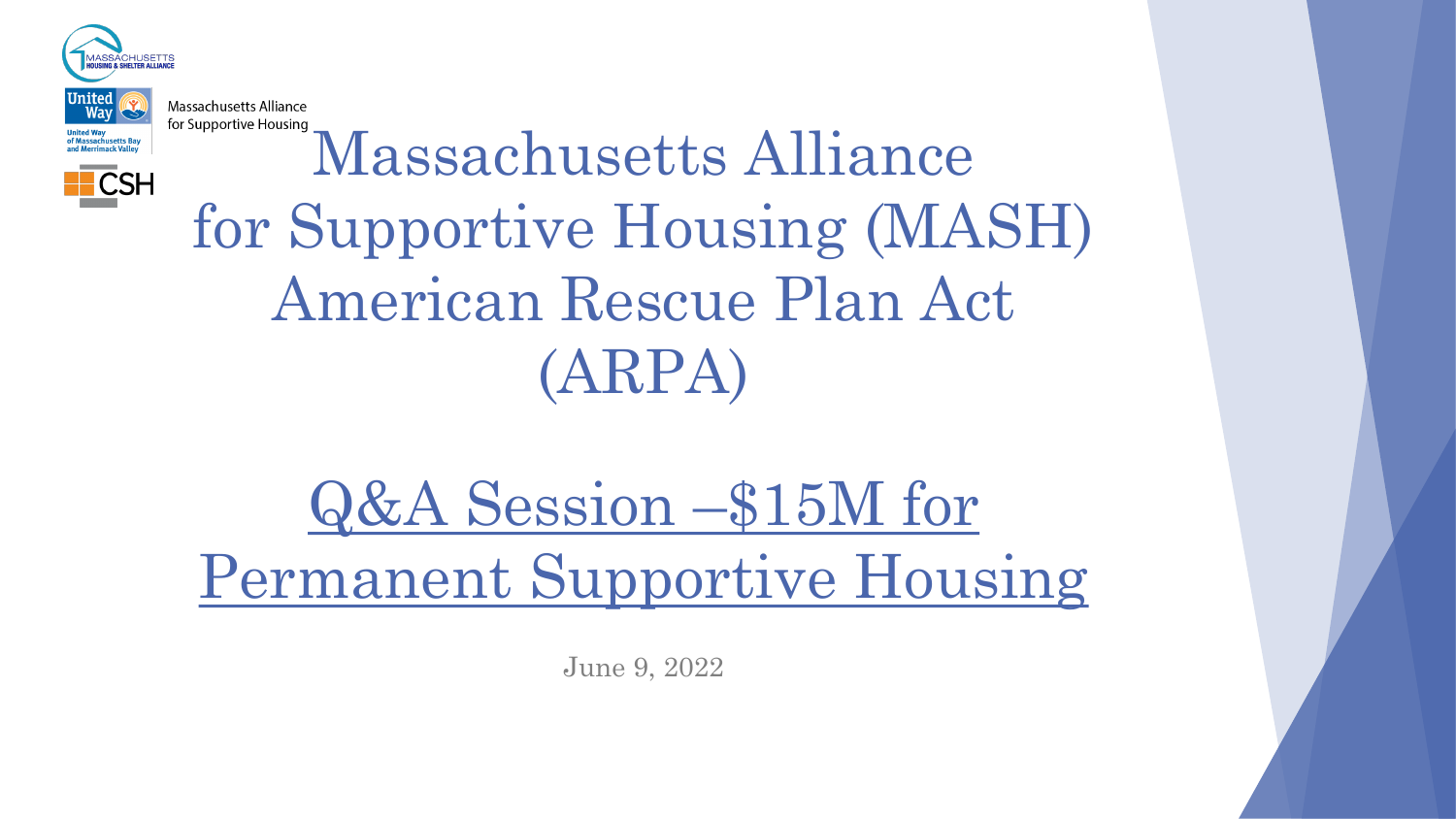





#### **From the \$4 billion ARPA award to MA:**

- ▶ Coronavirus State and Local Fiscal Recovery Funds (SLFRF) part of the American Rescue Plan Act (ARPA) through U.S. Treasury
- $\triangleright$  One-time funding
- Still being determined: reporting requirements, any restrictions on mixing with certain development funds (Low Income Housing Tax Credits)

#### **\$150 million for production of permanent supportive housing (PSH)**

- $\blacktriangleright$  Administered by the Department of Housing and Community Development
- $\triangleright$  MASH earmark (\$15M) and MASH input (\$50M)

#### **"Not less than" to be allocated as follows:**

- ▶ **\$15M** to address homelessness (see next slide) MASH earmark
- **\$50M** individuals and families classified as chronically homeless with MASH input
- $\frac{1}{565M}$  any of the populations listed in the bill
- **\$20M** veterans

**Time period:** 

- $\triangleright$  MASH to submit draft outline for \$15M to DHCD by end of February
- ARPA-SLFR Funds must be obligated by Dec. 31, 2024, and expended by Dec. 31, 2026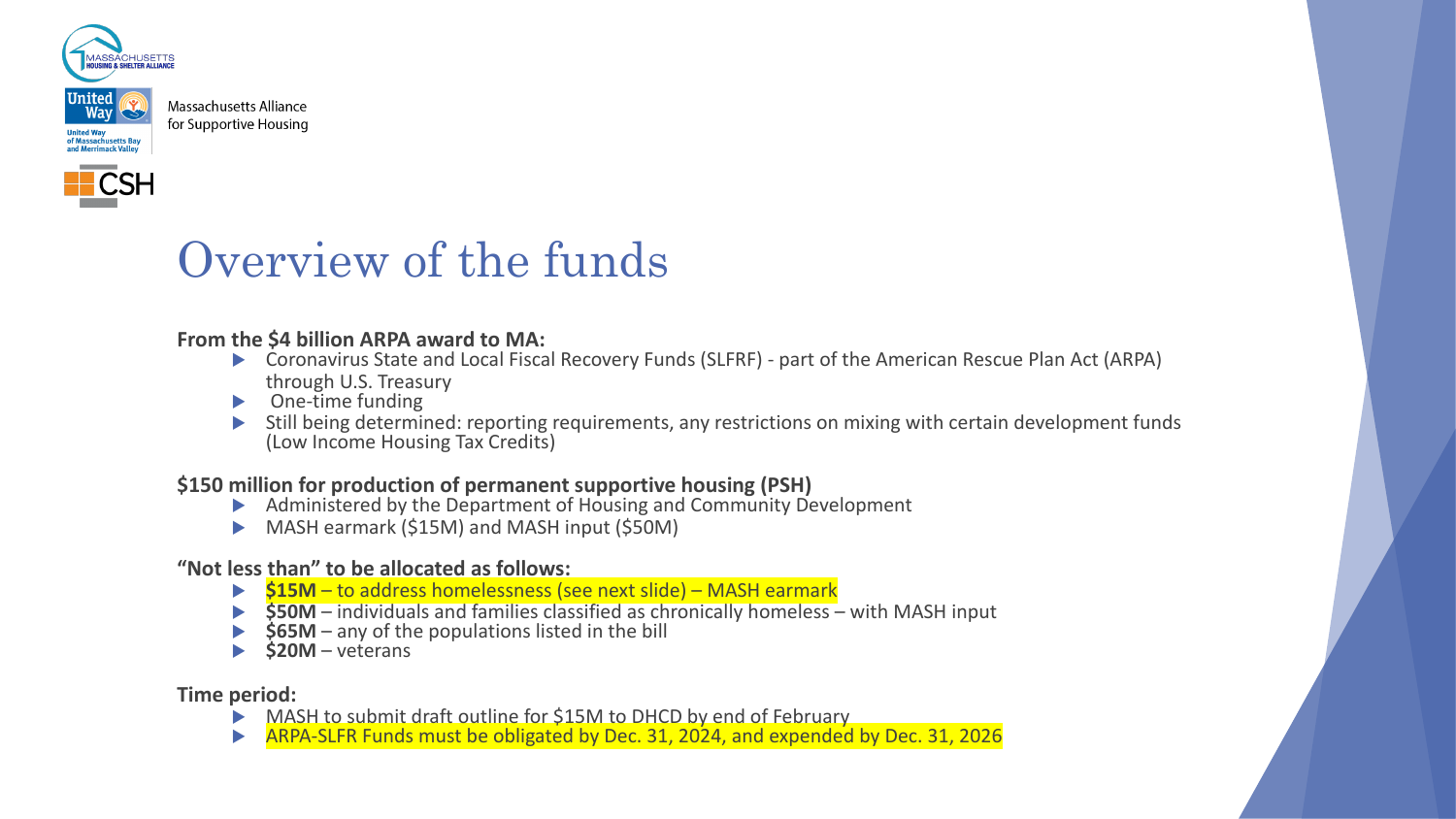



# Goals for the \$15M

### **EXP** Create more PSH for unaccompanied adults with disabilities experiencing homelessness

- $\blacktriangleright$  Projects that can be fast-tracked
- $\blacktriangleright$  Providers without capacity for complex development financing

### **Fargeted impact**

- Homeless encampments and shelter occupancy
- Racial/ethnic equity
- COVID hot spots
- Gateway cities, rural/underserved areas

#### **Systems change**

- Simplify and speed development
- Build capacity of additional providers
- Include more Minority-Owned Business Enterprises (MBEs) in the creation of PSH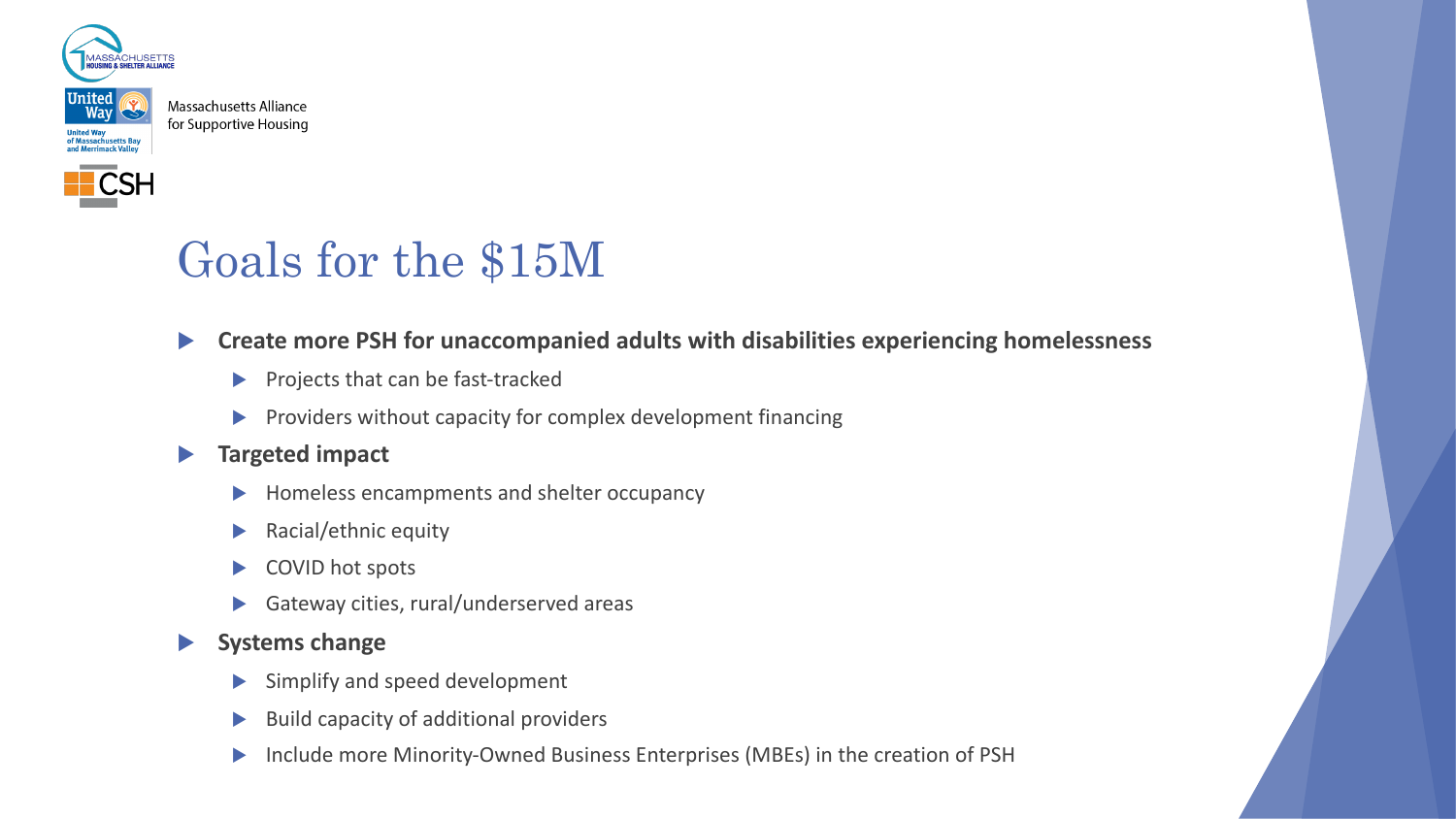



# Overview of the MASH-ARPA funding

## **Non-grant funds:**

- Technical Assistance
- Administration

## **Grant Opportunities:**

- Development Grant
- $\blacktriangleright$  Capacity Building Grant
- $\blacktriangleright$  The lead applicant or partnering organization must be a 501(c)(3) nonprofit organization.
- $\blacktriangleright$  MASH will use a competitive two-step application process.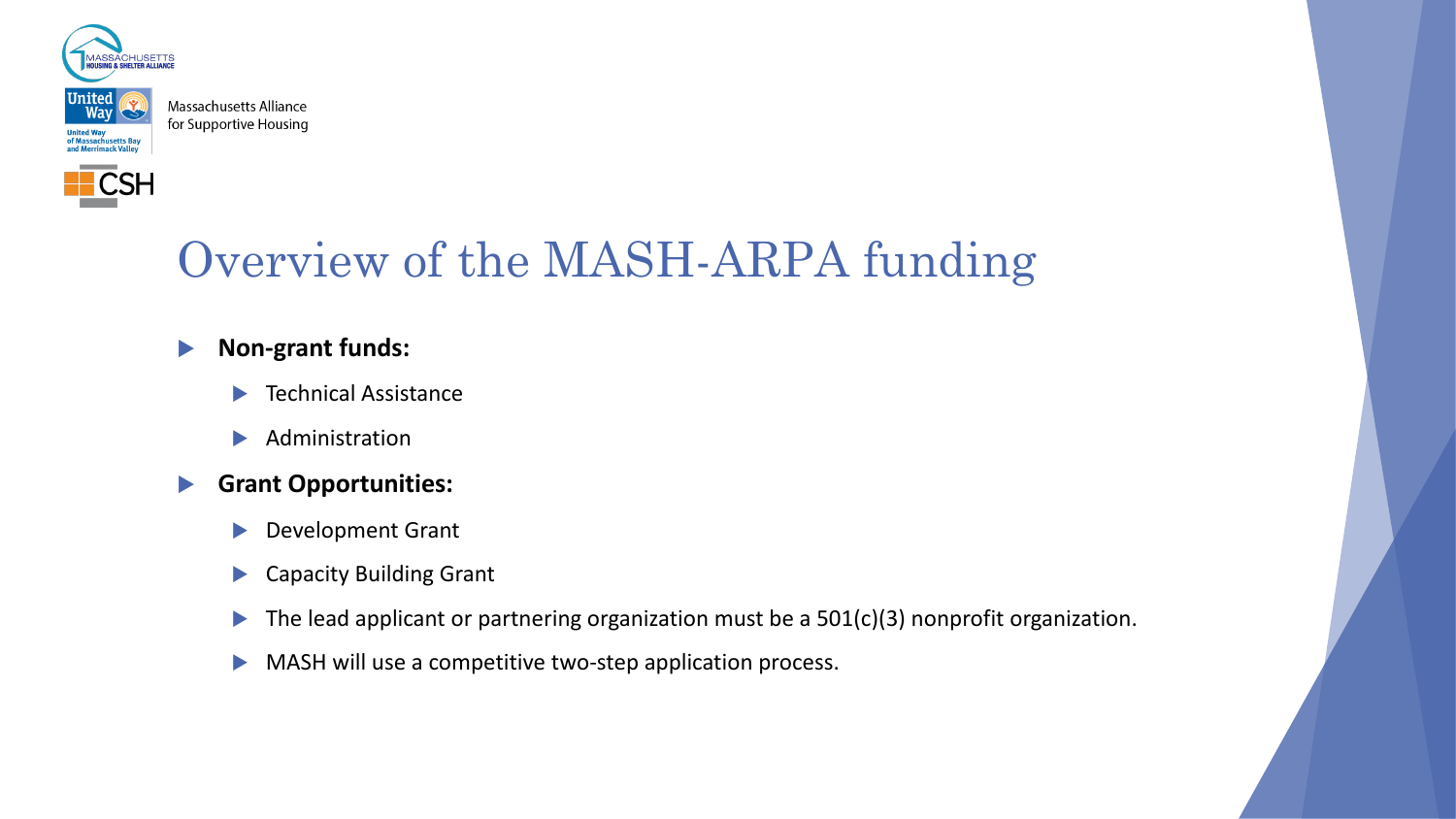



# Development Grant

## **Description:**

- MASH will award up to \$13.5 million for flexible capital grants to close critical gaps in the creation of permanent supportive housing for adults experiencing homelessness.
- Gaps may include, but are not limited to predevelopment, acquisition, renovation, or new construction costs.

#### **Funding Amount:**

Potentially in the \$2-\$4 million range per project with flexibility based on requests.

## **Examples of potential projects:**

- Filling in budget gaps for a project in development
- Assisting with predevelopment costs for securing debt financing
- Converting or renovating a building into permanent supportive housing
- Paying for an acquisition of a property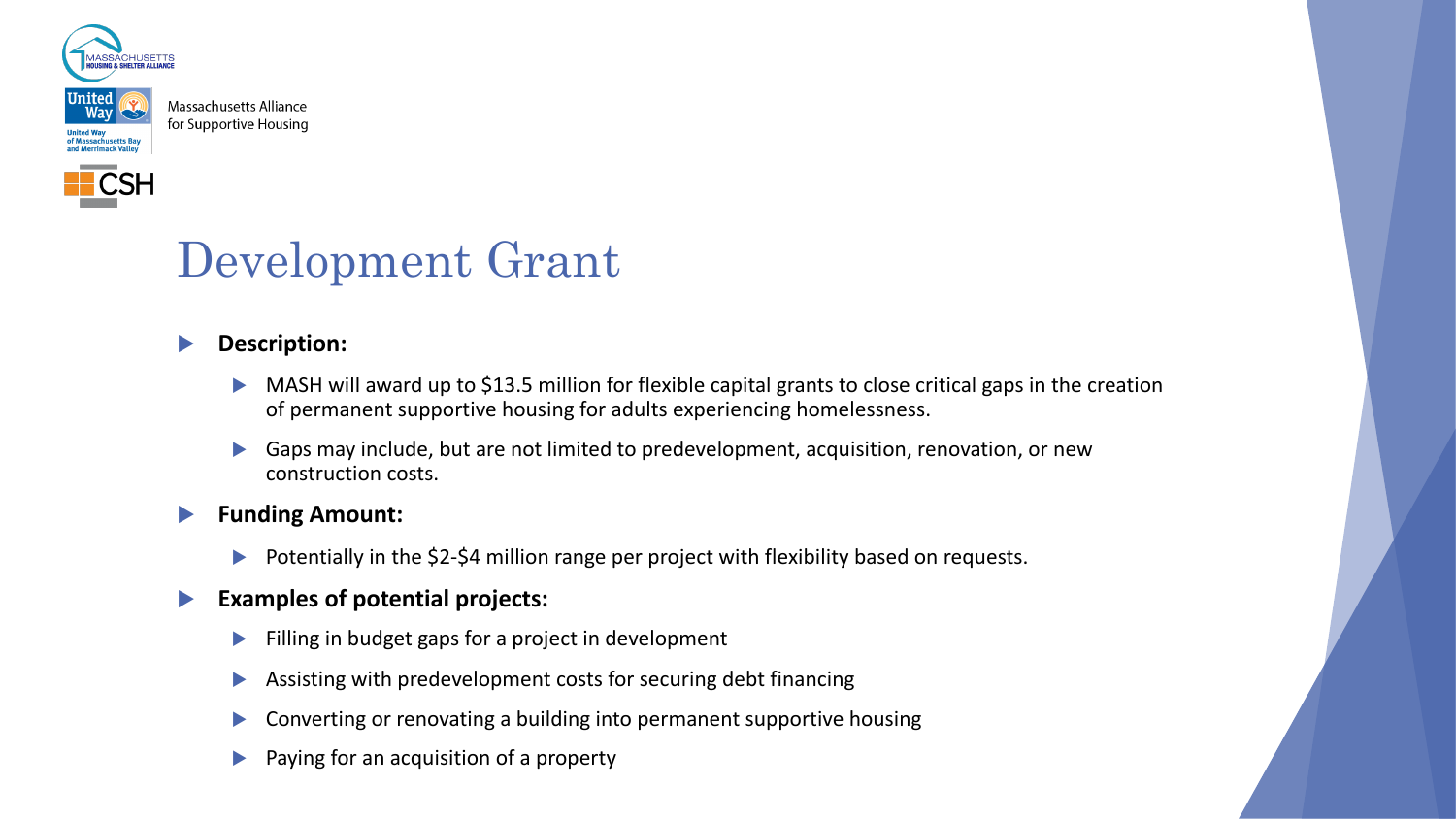



# Capacity Building Grant

### **Description:**

- MASH will award up to \$2 million in grants to build the capacity of organizations to develop and/or operate supportive housing.
- Organizations must have specific supportive housing development projects in mind to be eligible for these grants.

#### **Funding Amount:**

Potentially ranging from \$100,000 - \$200,000 per project with flexibility based on requests

### u **Examples of potential projects:**

- Building organizational capacity to initiate a housing project (e.g., hiring project manager)
- Meeting critical training needs (e.g., construction and project management)
- Reducing barriers to help Minority-Owned Business Enterprises become equitable partners in the development and/or operation of supportive housing
- Establishing a partnership with a housing developer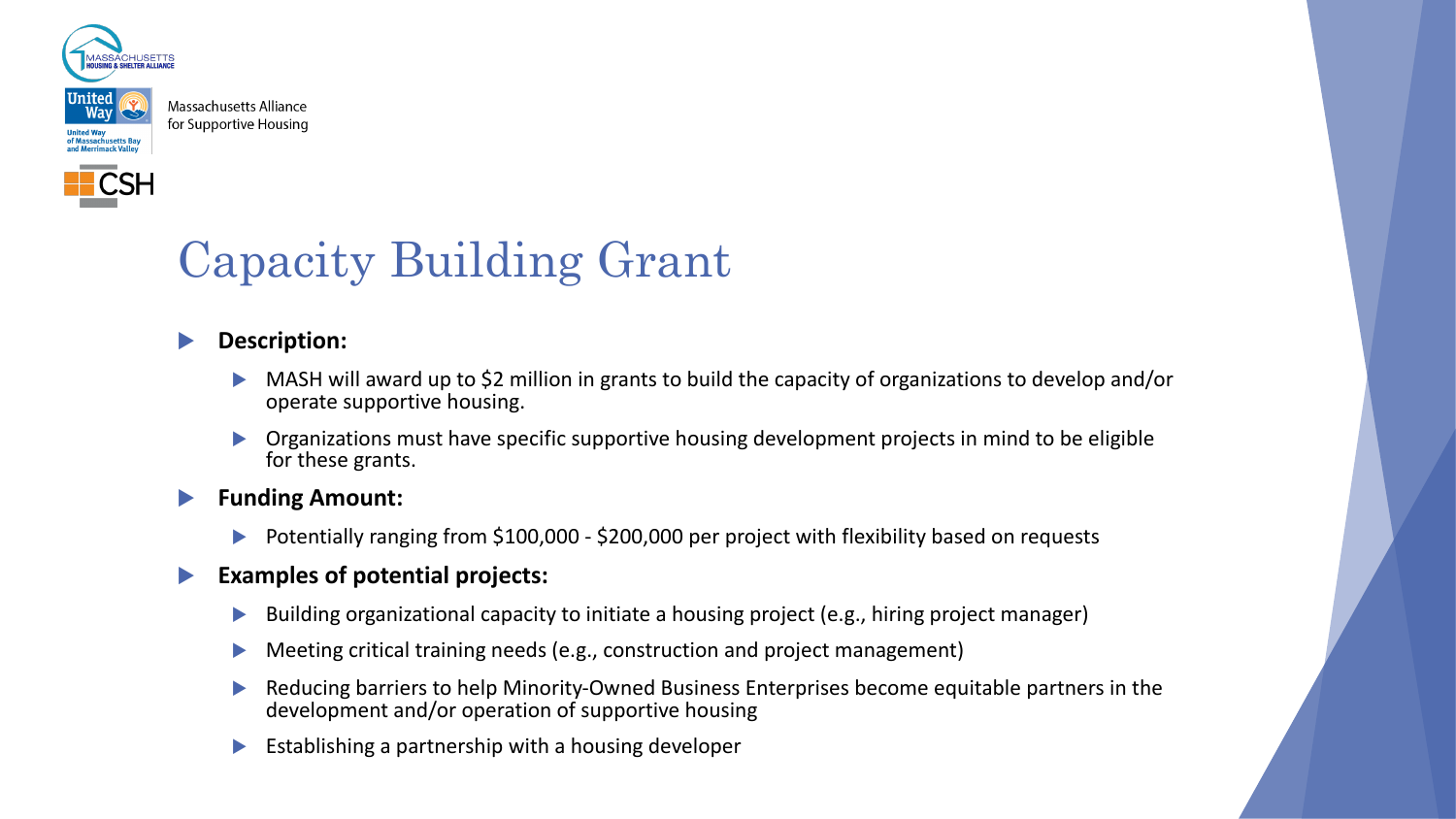



# How to apply

## **First step:**

- Will require the completion of a Pre-Qualification Form
- As part of the review, MASH staff may contact applicants, if necessary, to clarify any responses on the Pre-Qualification Form.
- $\blacktriangleright$  Please note that MASH will begin the first step of the application review process while finalizing its contract with the Commonwealth, thus MASH-ARPA funds will not be available to be awarded until that contract is finalized.

## Second step:

Applicants will be invited to submit the Full Application based on meeting the threshold criteria.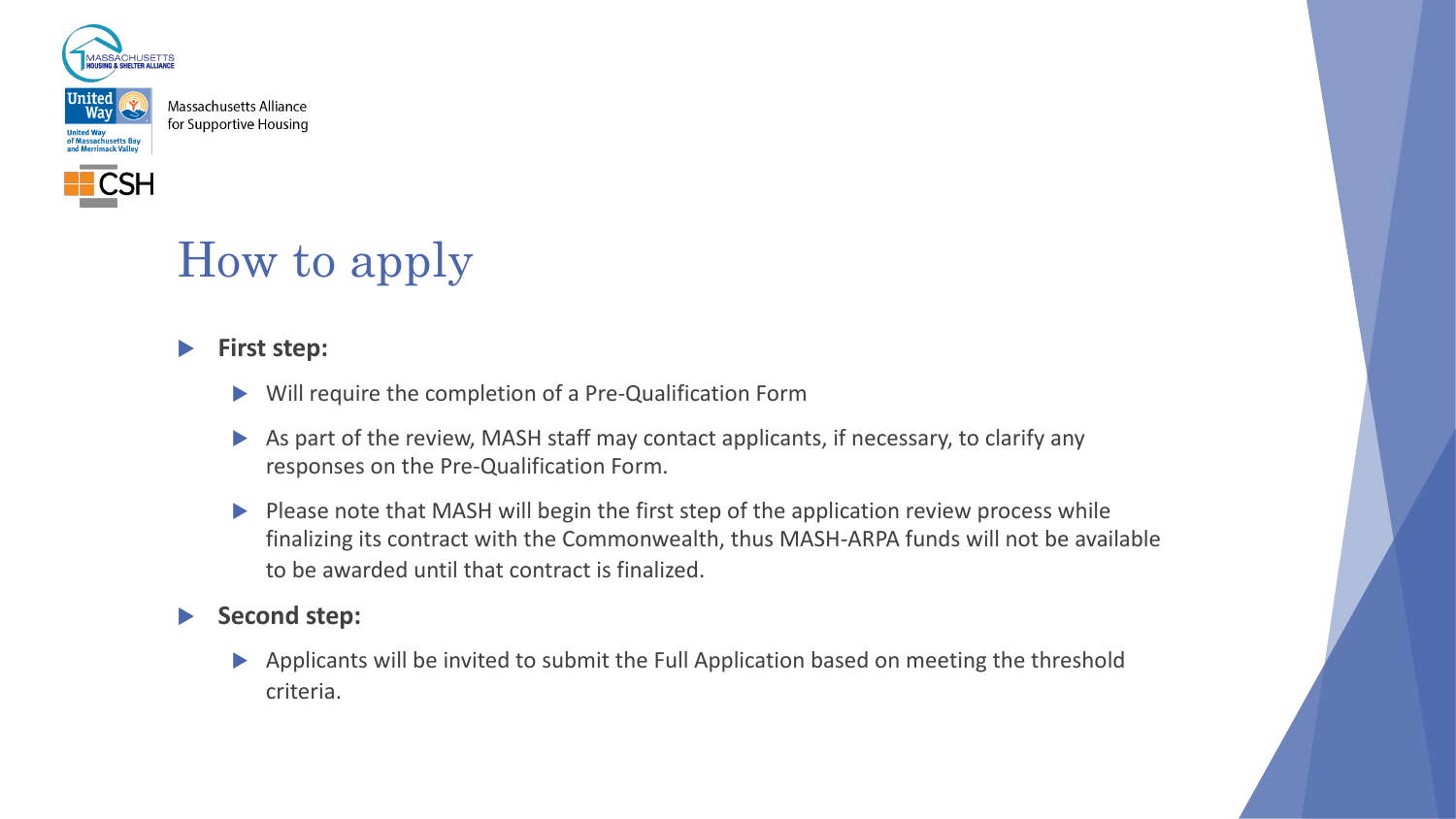



# How to apply

- $\blacktriangleright$  Applicants may apply for both types of funding.
- $\blacktriangleright$  Applicants can submit Pre-Qualification forms for multiple Development and/or Capacity Building projects.
- Applicants must submit one Pre-Qualification Form per project.
- u Submitting a Full Application for either type of funding opportunity will not impact the possibility of receiving the other type of funding.
- $\blacktriangleright$  MASH reserves the right to redirect projects and requested funds to the most appropriate of the two funding mechanisms.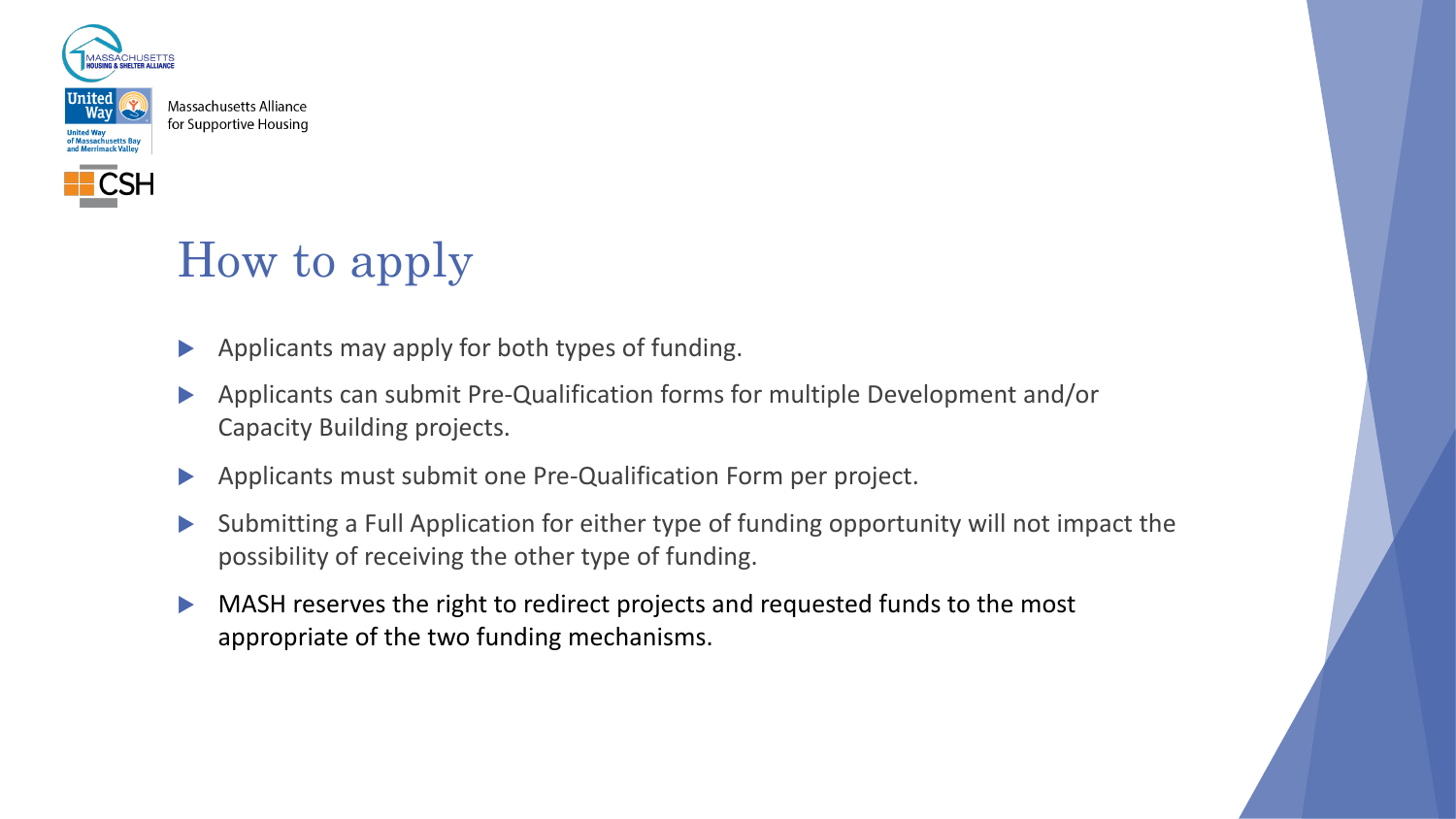



# Timeline

### **Pre-Qualification Forms:**

- u Forms submitted by **July 5th:** (30 days after the launch date (June 3, 2022)), will be prioritized for review.
- Applicants may continue to submit Pre-Qualification Forms for review on a rolling basis for one year after the launch or until the funds are depleted, whichever comes first.

#### **Full Application:**

- Submitted by invitation ONLY
- Details regarding the Full application timeline will follow (once the MASH-DHCD contract is finalized).
- MASH commits to review Full applications and to provide notification of grant awards within 90 days of the submission of the Full Application
- $\blacktriangleright$  MASH anticipates making initial grant awards as quickly as possible once funds are available.
- $\blacktriangleright$  The funding timelines for the grants may overlap.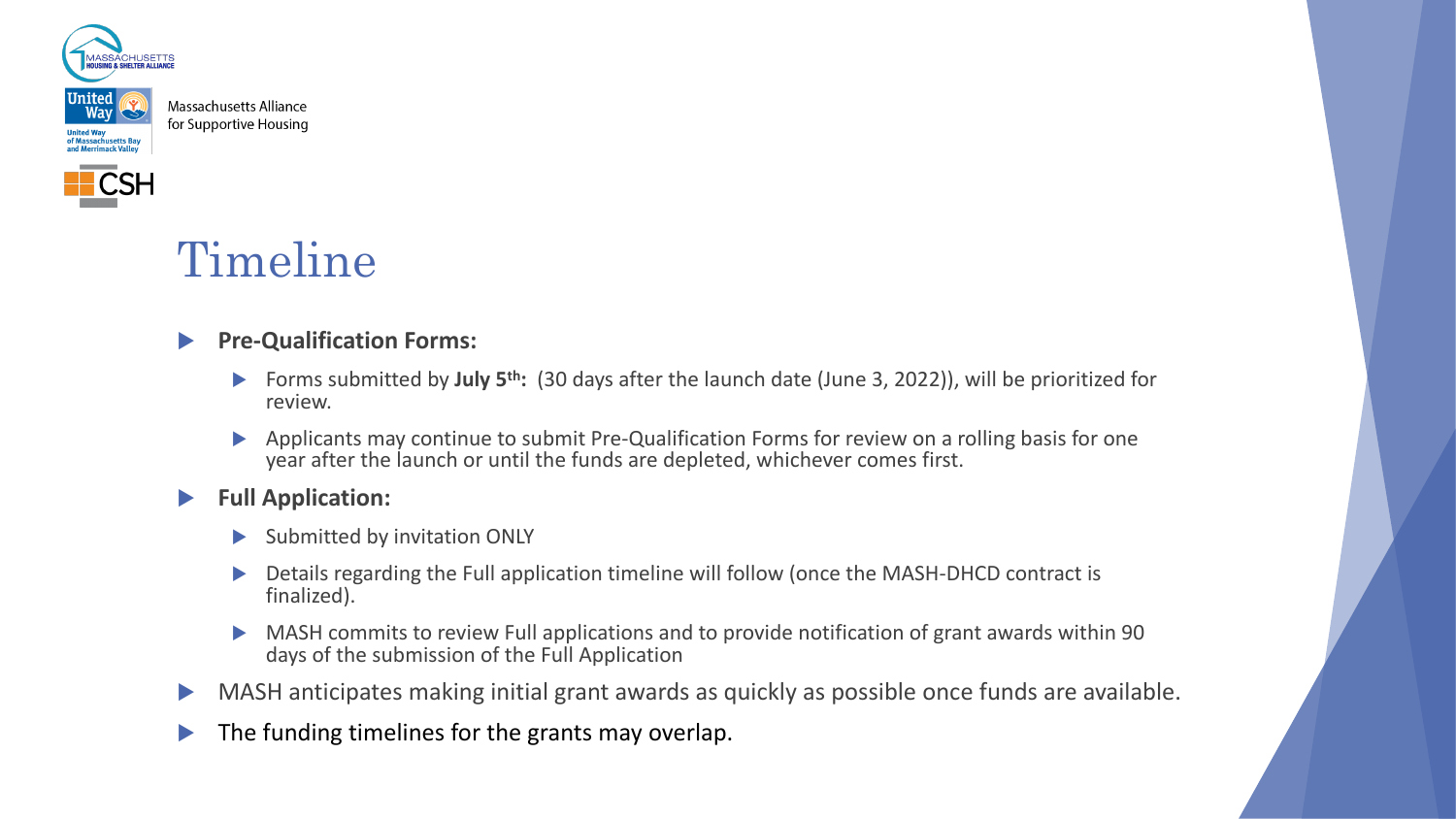



# Selection Process

- Given the limited funds and the potential number of projects, only a select number of Pre-Qualification Forms will be invited to submit a Full Application.
- **Projects will be awarded that demonstrate the following:** 
	- Feasibility
	- Impact
	- Adherence to Housing First low-threshold supportive housing
	- Commitment to advancing racial and ethnic equity (We encourage MBEs to apply AND for applicants to partner with MBEs for these grant opportunities.)
	- u Prioritization of COVID hotspots, gateway cities, rural/underserved cities, and/or areas with homeless encampments and/or high shelter occupancy
	- Alignment with DHCD One Stop and/or other expected funding sources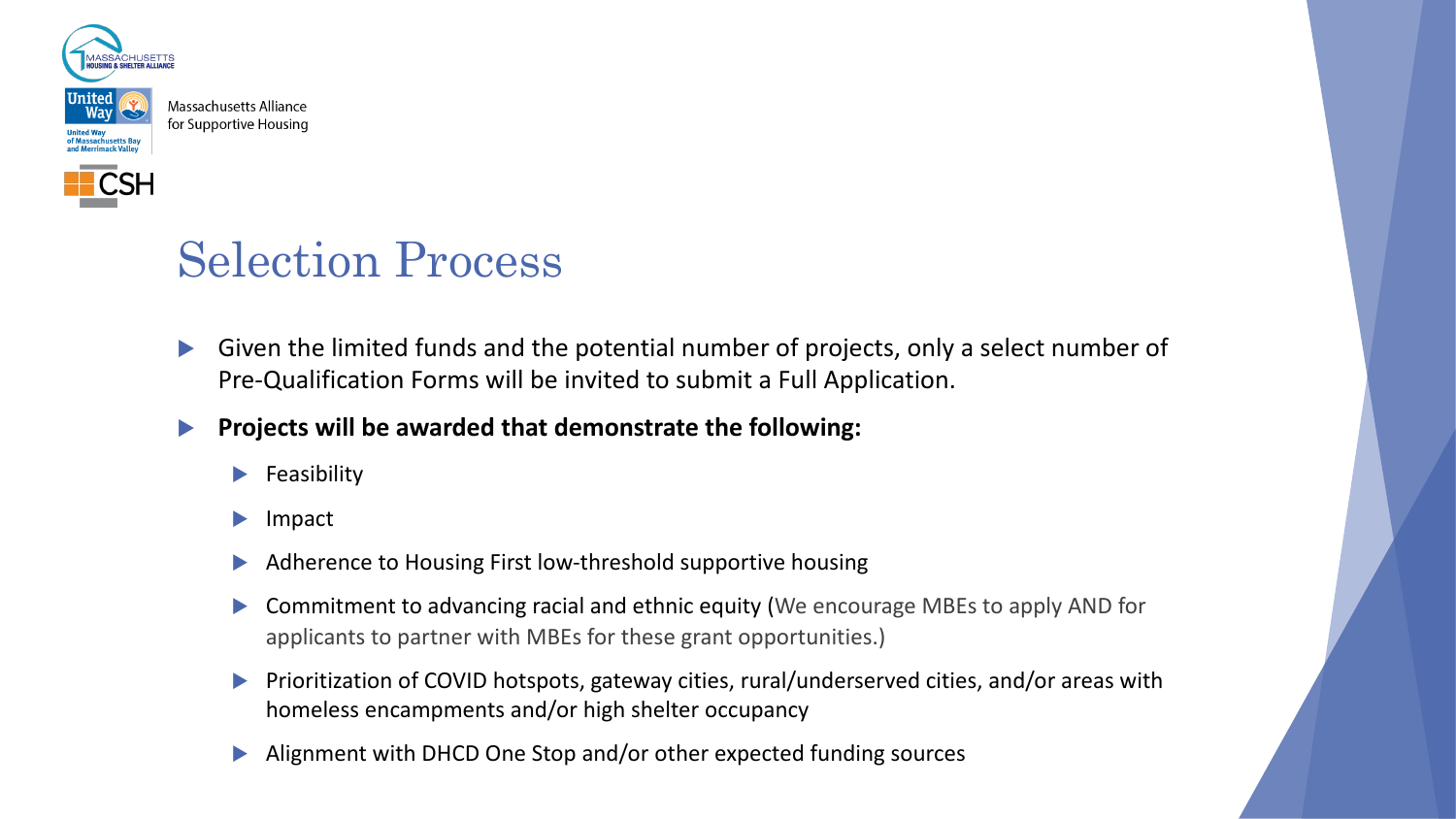



# Summary of Key Points

- $\blacktriangleright$  MASH will use a competitive two-step application process
	- Development Grant
	- $\blacktriangleright$  Capacity Building Grant
- **Pre-Qualification Forms submitted by July 5<sup>th</sup> (30 days after the launch date (June)** 3rd)) **will be prioritized for review.**
- $\blacktriangleright$  Applicants will be invited to submit the Full Application based on meeting the threshold criteria.
- $\blacktriangleright$  The two-step application process is anticipated to remain open on a rolling basis for twelve months after the launch of the Pre-Qualification Form or until the funds are depleted, whichever comes first.
- $\triangleright$  MASH anticipates making initial grant awards as quickly as possible once funds are available.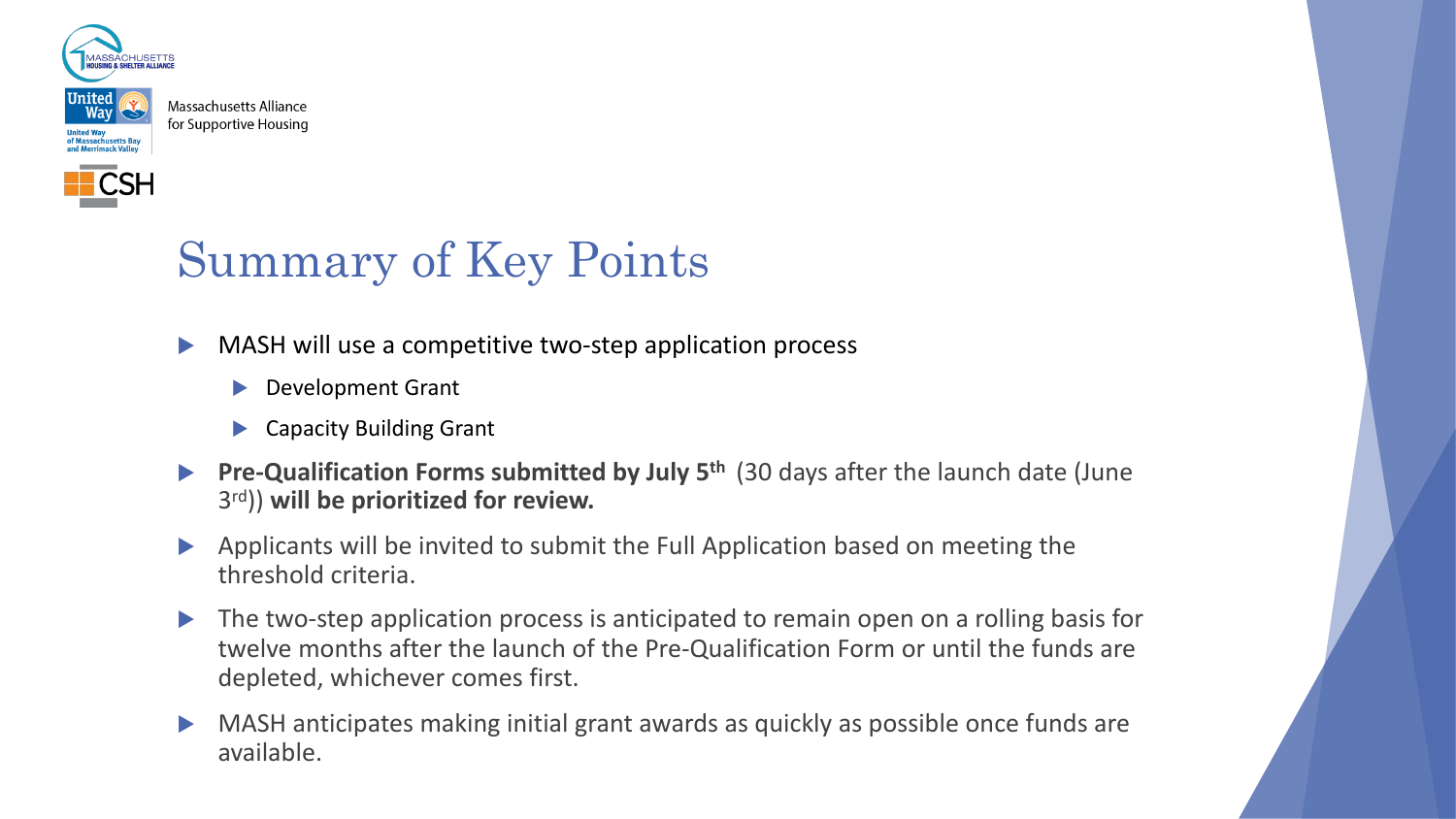



# Important links

- **[Application Instructions:](https://mhsa.net/how-we-help/partnerships-and-programs/mash-arpa-grant-application/)** 
	- Please click **HERE** for detailed instructions on how to apply for these
- **Pre-Qualification Forms:** 
	- u **Development Pre-Qualification Form**
	- **Example 2 Capacity Building Grant Pre-Qualification Form**

**Recording of the Q&A session** 

u **MASH/ARPA webpage**